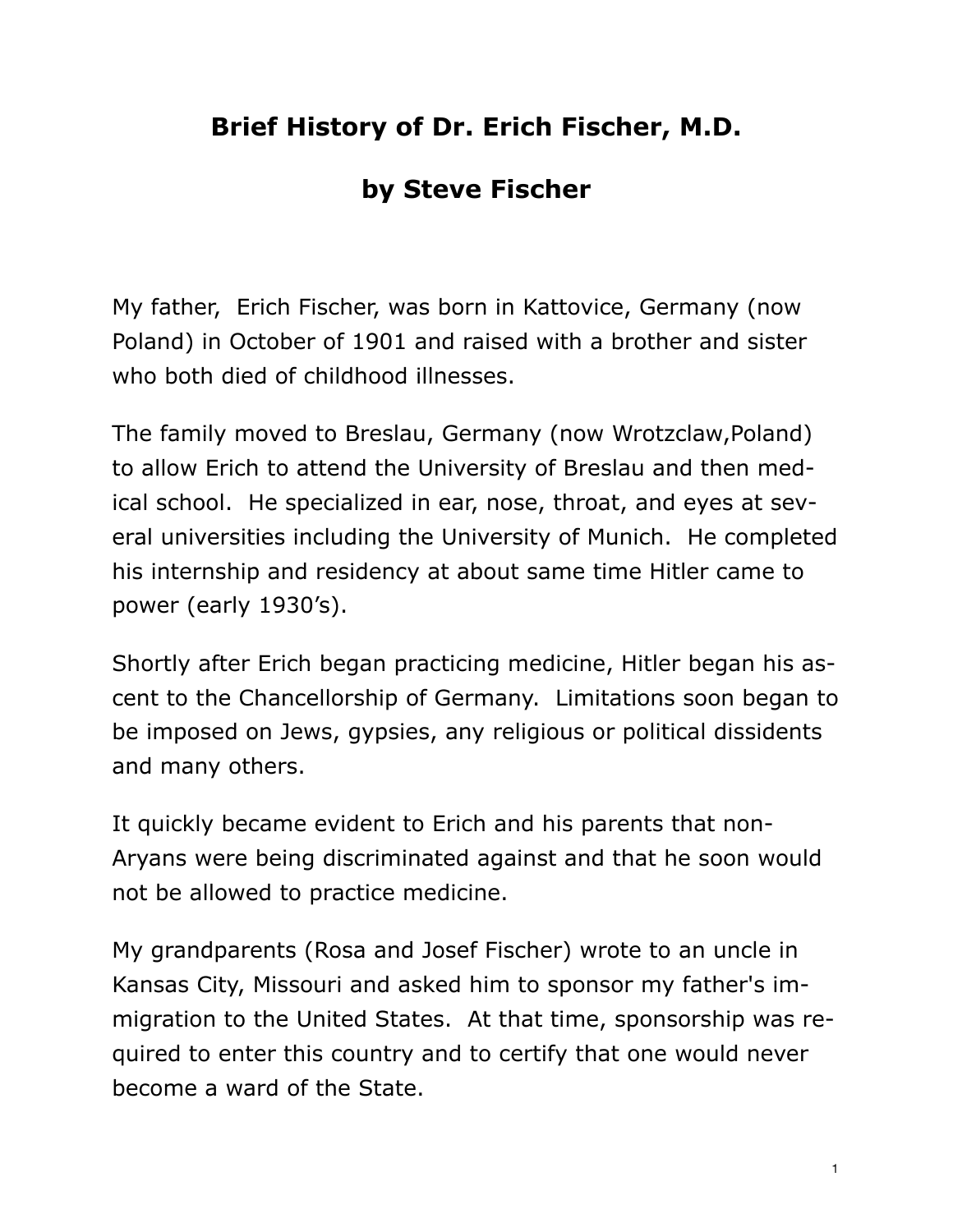He arrived in Kansas City in 1935 with very little command of the English language and with a heavy German accent. Unfortunately, the United States and hospitals here did not recognize the medical educational facilities in Europe, even though they might have been far superior. He was required to repeat his internship and residency at Jewish Hospital in St Louis. Upon completion, he reentered private practice in St Louis.

By this time, Germany had invaded Poland and "Kristallnacht" had initiated the atrocities of World War II. My grandparents endured another few years in Breslau after having their business and lives confiscated by the Nazis. They existed because food was smuggled to them by former household help and some gentile friends.

My father met my mother, Liesel Frendsdorf, in St Louis. She also had a cousin to sponsor her immigration. Both earned their U.S. citizenship and were married in December 1939.

My family truly loved this country and the haven and opportunities it provided them. It was not surprising that my father would volunteer to join the Army Medical Corps at the age of 40. He served four years and followed the Marines onto Iwo Jima and Guadalcanal in the South Pacific. His heavy German accent made it very difficult for him.

I was born shortly after he was shipped overseas and did not meet my father until I was two years old.

Once Erich obtained his U.S. citizenship, it raised the lottery number of his parent's to emigrate from Germany. By good fortune, they reached St Louis a mere two months before the "death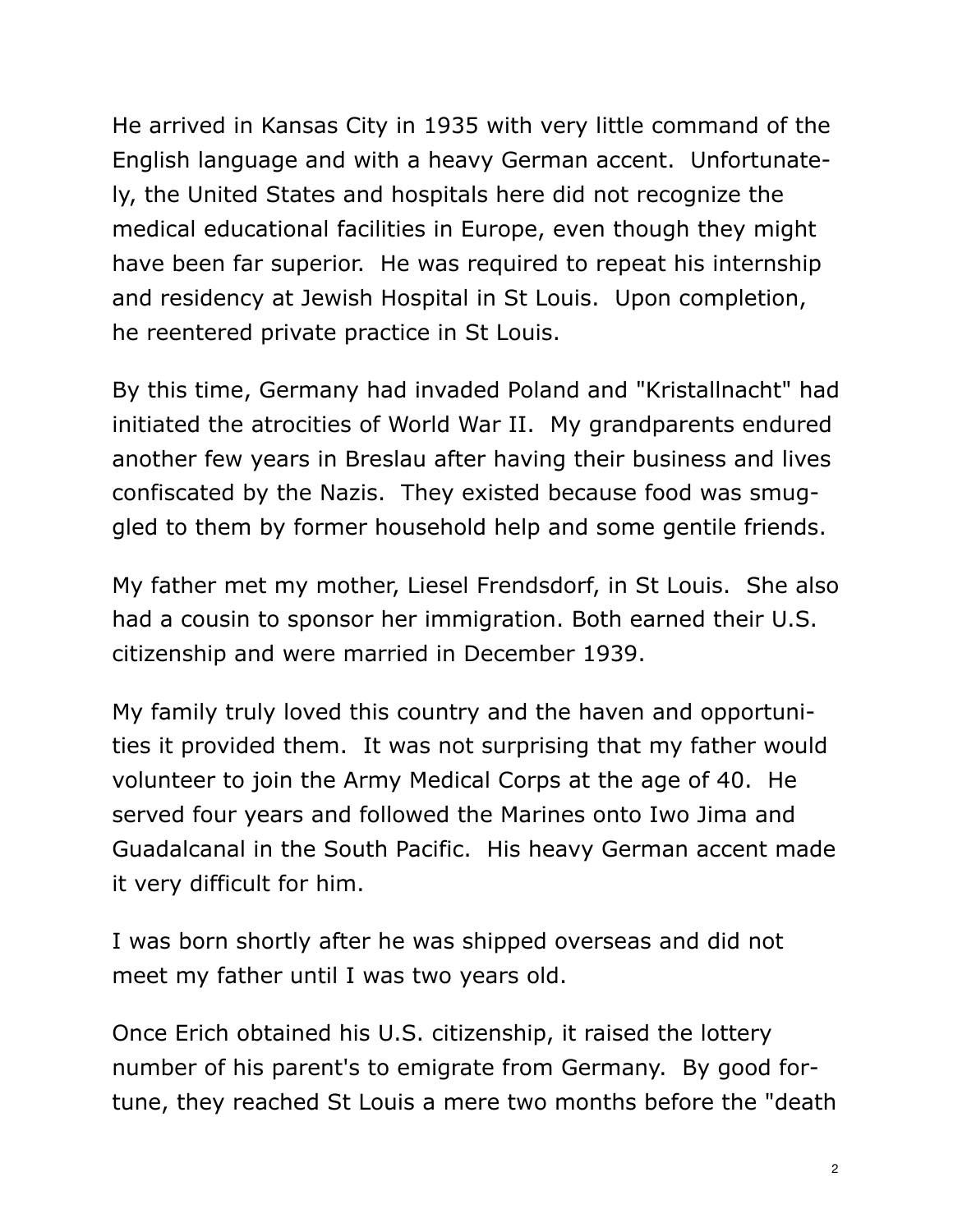trains" came to Breslau to take Jews to concentration camps and death. At this point, my mother, father, and both sets of grandparents and I all lived in a three bedroom apartment on a soldier's salary.

Dad returned from the war and resumed private and hospital practice. His experiences in Germany and the war remained with him until his death in 1977.